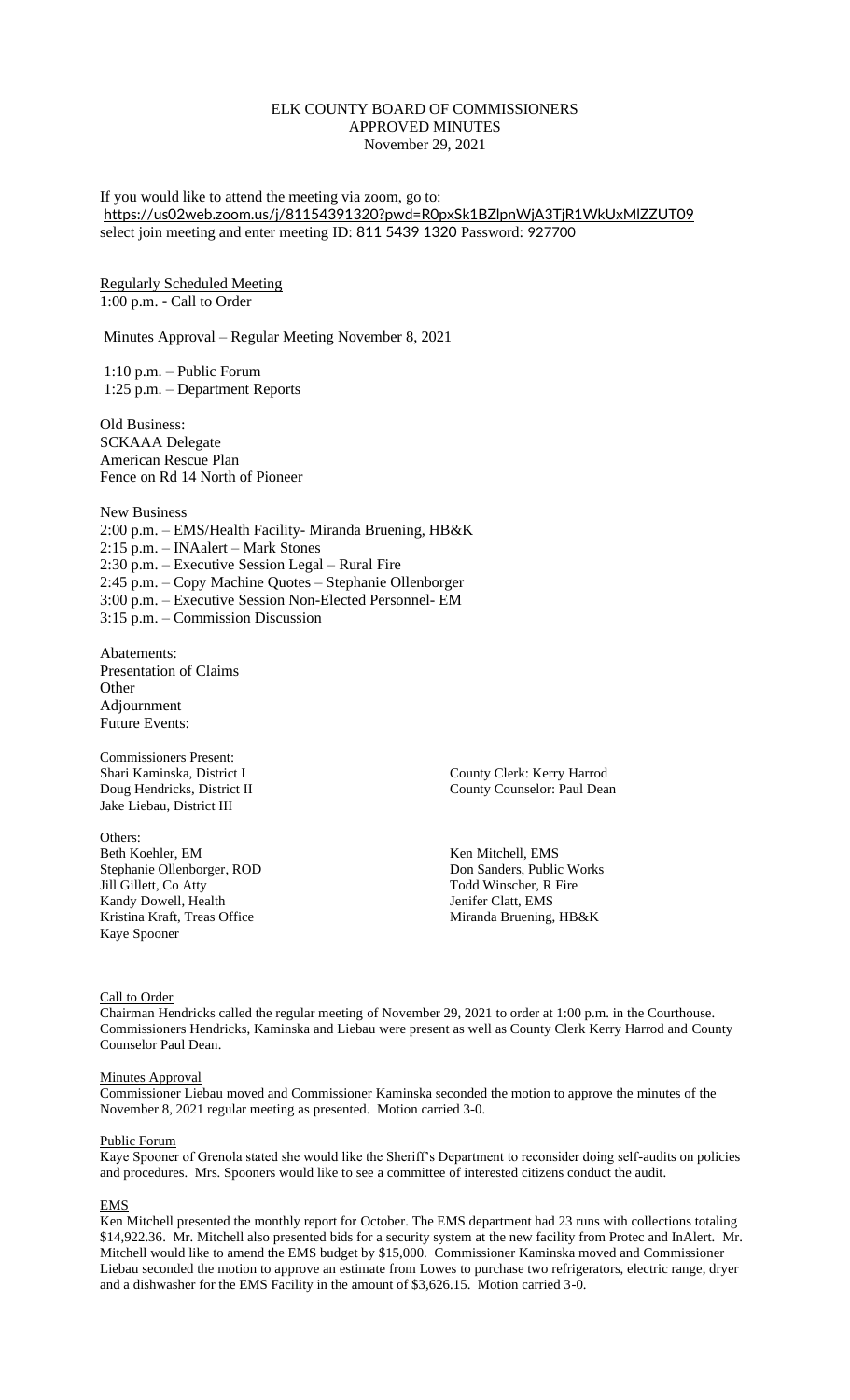# Executive Session 1:20 p.m.

Commissioner Kaminska moved and Commissioner Liebau seconded the motion to go into executive session for legal matters for 10 minutes with Todd Winscher, Jill Gillett and Paul Dean present. Motion carried 3-0.

Back in session 1:30 p.m. No action.

## Register of Deeds

Stephanie Ollenborger presented the monthly report for October. They had a total of 54 instruments recorded and a total deposit of \$2,305.25.

### Health

Kandy Dowell stated there are eight active COVID-19 cases. Mrs. Dowell would like to amend the Health Department budget by \$10,000.

## Rural Fire

Todd Winscher stated the baby blue rescue truck is still in the shop due to transmission issues.

#### County Clerk

Kerry Harrod stated the Elk County Christmas Party will be December 10, 2021 at 6:00 p.m. at the Grenola Community Building.

### Public Works

Road

Don Sanders stated Justin McCoy was hired to work at the Howard Shop. A discussion was had regarding dust control on Limestone to Harshman Quarry. Noxious Weed

Mr. Sanders stated they have been spot treating teasel and mowing.

Maintenance

Mr. Sanders presented a quote from Foley for a control module for the Courthouse generator in the amount of \$2,195. The Commission agreed to have Mr. Sanders order the control module for the generator.

# EMS/Health Facility

Discussion was had regarding change orders on light fixtures in the ambulance bay. The next site meeting will be Friday at 9:00 a.m.

### American Rescue Plan

Commissioner Kaminska moved and Commissioner Liebau seconded the motion to journal entry \$234,148.45 from the American Rescue Act Fund to the County General Fund to pay for part of the construction of the EMS/Health Department building. Motion carried 3-0.

### Fence on Road 14 North of Pioneer

The Commission agreed by consensus to have County Counselor Paul Dean send the map and letter stating Mr. Wiseman has 30 days to move the fence out of the County right of way to Mr. Stout.

#### InAlert Technology

Jay Strucker of InAlert Technology presented a bid for the security system at the new EMS/Health Facility in the amount of \$19,156.56.

#### Protec Security Services

Mark Payne of Protec Security Services presented a bid for the security system at the new EMS/Health Facility in the amount of \$7,886.05.

Commissioner Kaminska moved and Commissioner Liebau seconded the motion to accept the bid Protec Security Services for the cameras and monitoring for the new EMS/Health Department Facility in the amount of \$7,886.05 and a \$45.00 monthly contract fee. Motion carried 3-0.

### Copy Machine Quotes

Discussion was had regarding purchasing a new copy machine. The currant contract with Century will end in March 2022. The Commission will wait until March to make a discission on the purchase of a new copy machine.

#### Executive Session 3:00 p.m.

Commissioner Kaminska moved and Commissioner Liebau seconded the motion to go into executive session for 15 minutes to discuss non-elected personnel with Beth Koehler and Paul Dean present. Motion carried 3-0.

Back in session 3:15 p.m. No action taken.

# Executive Session 3:25 p.m.

Commissioner Liebau moved and Commissioner Kaminska seconded the motion to go into executive session for 5 minutes for legal matters with Paul Dean present. Motion carried 3-0.

Back in session 3:30 p.m. No action taken.